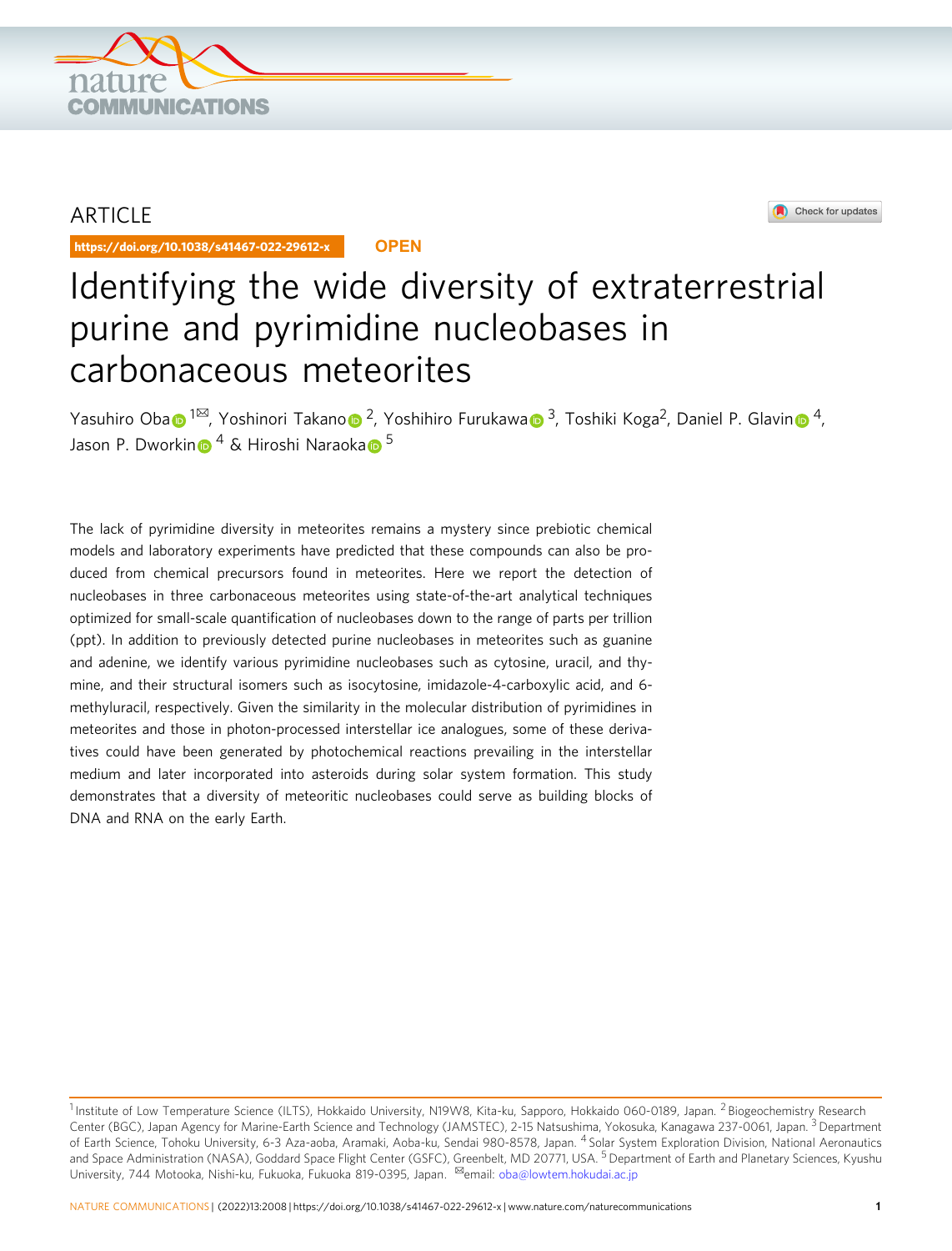ecent sample return missions from the asteroids Ryugu (Ctype) and Bennu (B-type) led by the Japan Aerospace
Exploration Agency (JAXA) and the National Aeronautics<br>
Space Aministrics (NASA) are negatively will provide use type) and Bennu (B-type) led by the Japan Aerospace and Space Administration (NASA), respectively, will provide us with important insights into the evolution of extraterrestrial organic molecules, and potential clues regarding the origins of life on Earth through chemical analyses of pristine extraterrestrial materials that have not been significantly compromised by terrestrial contamination. The scientific justification for choosing C- and B-type asteroids for sample return missions is that these carbon-rich asteroids are plausible parent bodies of carbonaceous chondrites<sup>[1](#page-8-0),[2](#page-8-0)</sup>, in which diverse suites of primordial organic molecules of astrochemical interest, including amino acids and sugars, have been detected $3-7$  $3-7$ . Moreover, a recent analysis of meteorite extracts using ultra-highresolution mass spectrometry revealed the presence of several hundreds of thousands of soluble organic species in the Murchison meteorite $8-10$  $8-10$ , strongly suggesting wide chemical diversity resulting from molecular evolution in each individual thermal history of the parent body.

Nucleobases, one of the structural components of nucleic acids, have also been identified in carbonaceous chondrites (ref. <sup>[11](#page-8-0)</sup> and references therein). There are two types of nucleobases present in DNA and RNA: pyrimidine nucleobases that consist of a single six-membered nitrogen (N) heterocyclic ring whose N atoms are always in the one and three positions and include cytosine  $(C_4H_5N_3O)$ , uracil  $(C_4H_4N_2O_2)$ , and thymine  $(C_5H_6N_2O_2)$ , and purine nucleobases that consist of six-membered and fivemembered two ring N-heterocyclic structures whose N atoms are always in the 1, 3, 7, and 9 positions, including adenine  $(C_5H_5N_5)$  and guanine  $(C_5H_5N_5O)$ . A diverse suite of exogenous meteoritic organics, including nucleobases, may have been delivered to the early Earth during the late heavy bombardment period (~4.0–3.8 billion years ago);<sup>[12](#page-8-0),[13](#page-8-0)</sup> therefore, the influx of such organics is considered to have played an important role in the chemical evolution of the Earth's primordial stage.

A pioneering study tracing nucleobases in carbonaceous meteorites used UV-visible spectroscopy and thin-layer chromatography to detect nucleobases extracted from 16 g of the Orgueil meteorite in the early  $1960s<sup>14</sup>$ , which reported the presence of N-heterocyclic molecules, including adenine and guanine, with concentrations ranging from 11–20 μg/g-meteorite or parts per million (ppm). Further detailed analyses have been conducted using more advanced methods to investigate nucleo-bases from other types of carbonaceous meteorites<sup>[15](#page-8-0)–[19](#page-9-0)</sup>. However, the number of nucleobases indigenous to meteorites detected to date is at most eight (seven purine bases and one pyrimidine base) $11$ , which is much more limited compared to the 96 different amino acids that have been identified by name in the Murchison meteorit[e7](#page-8-0). In contrast to the limited number of nucleobases identified in meteorites, various nucleobases and related nitrogen heterocyclic molecules have been synthesized by laboratory-based simulation experiments, such as conditions simulating interstellar molecular clouds  $(-10 \text{ K})$  and meteorite parent bodies<sup>[20](#page-9-0)–25</sup>, suggesting that these classes of organic compounds are ubiquitously present in extraterrestrial environments both inside and outside the solar system.

Recent advances in analytical techniques and instruments have enabled the detection and quantification of nucleobases in mixtures of complex organic molecules such as meteorite extracts and organic residues in interstellar ice analogs, even at parts per billion levels (ppb)<sup>[19,25](#page-9-0)</sup>. Callahan et al.<sup>[19](#page-9-0)</sup> analyzed extracts from 12 carbonaceous meteorites and identified six purine bases, including guanine at a concentration of 20 ppb, which is three orders of magnitude lower than that reported by Hayatsu<sup>[14](#page-8-0)</sup>. More recently, Oba et al.<sup>[25](#page-9-0)</sup> reported a further improvement of very small-scale analyses (<100 pg per

analysis) for purine and pyrimidine nucleobases using an optimized wet-chemical treatment, providing chromatographic baseline resolution for N-containing heterocyclic target molecules. Thus, we expect that the robust method described here can be applied to organic extracts from carbonaceous meteorites and returned samples using liquid chromatography coupled with high-resolution mass spectrometry<sup>[25,26](#page-9-0)</sup>.

In the present study, we analyze nucleobases extracted from the Murchison, Murray, and Tagish Lake meteorites using highperformance liquid chromatography coupled with electrospray ionization high-resolution mass spectrometry (HPLC/ESI-HRMS) to examine the molecular profiles and determine the abundance of N-containing heterocyclic molecules (Supplementary Fig. 1) in these meteorites. In addition, we analyze aqueous extracts of different Murchison meteorite specimens and soil from the Murchison meteorite fall site to determine variations in nucleobase concentrations within the same meteorite and potential sources of terrestrial contaminants.

### Results and discussion

Purine nucleobases and related molecules in the Murchison extracts. We detected several purine nucleobases and their analogs in both Murchison meteorite extracts (Fig. [1,](#page-2-0) Supplementary Fig. S2, and Table [1](#page-3-0)) based on their chromatographic retention time, accurate mass measurements of their parent masses, and mass fragmentation patterns in the MS/MS measurements (Fig. [1](#page-2-0)b). Guanine is typically the most abundant purine nucleobase (hereafter referred to as purine molecules, unless otherwise denoted) in all meteorites (except for Tagish Lake), followed by adenine, xanthine, and hypoxanthine as the second most abundant group, with purine, isoguanine, and 2,6-diaminopurine as the least abundant group. The total concentrations of purine molecules were 152 and 11 ppb in the aqueous extracts of two Murchison meteorite specimens (one obtained from the University of Chicago and the other from a meteorite trading company. Hereafter, each specimen is denoted as Murchison #1 and Murchison #2, respectively). Although the concentrations in the Murchison #1 extract and those reported by Callahan et al.<sup>19</sup> are similar, those in the Murchison #2 extract were generally one order of magnitude lower. Because the analytical conditions used for the two Murchison specimens in the present study were essentially identical, we can infer that the observed difference was due to sample heterogeneity within the Murchison meteorite (e.g., meteoritic amino acid profiles of Murchison) $8,27$  $8,27$ . Significant heterogeneity in amino acid abundance was previously reported in different lithologies of the Tagish Lake meteorite, where total amino acid concentrations ranged from 40 ppb in the most aqueously altered samples up to 5400 ppb in the least altered lithologies<sup>28</sup>. The weighted average of the concentrations of purine molecules in the two Murchison specimens is shown in Table [1](#page-3-0) and has a similar order of magnitude as that reported by Callahan et al.<sup>19</sup>. Note that there is a striking difference between the extraction method used in the current study and that used by Callahan et al.[19](#page-9-0), who extracted meteorites in 95% formic acid at 100 °C for over 24 h. If such severe extraction conditions are more suitable for the extraction of nucleobases from meteorites, it is likely that the actual concentrations of nucleobases in our meteorite samples are higher than those reported here. Nevertheless, in the present study, we used a less harsh extraction method to prevent the undesirable decomposition of fragile molecules such as sugars<sup>[6](#page-8-0)</sup> and hexamethylenetetramine<sup>[26](#page-9-0)</sup> present in the meteorite specimens. Consequently, the weighted average concentrations in our Murchison extracts were lower than those reported previously. We concluded that the detection of purine  $(C_5H_4N_4)$  in the meteorite extracts strongly supported the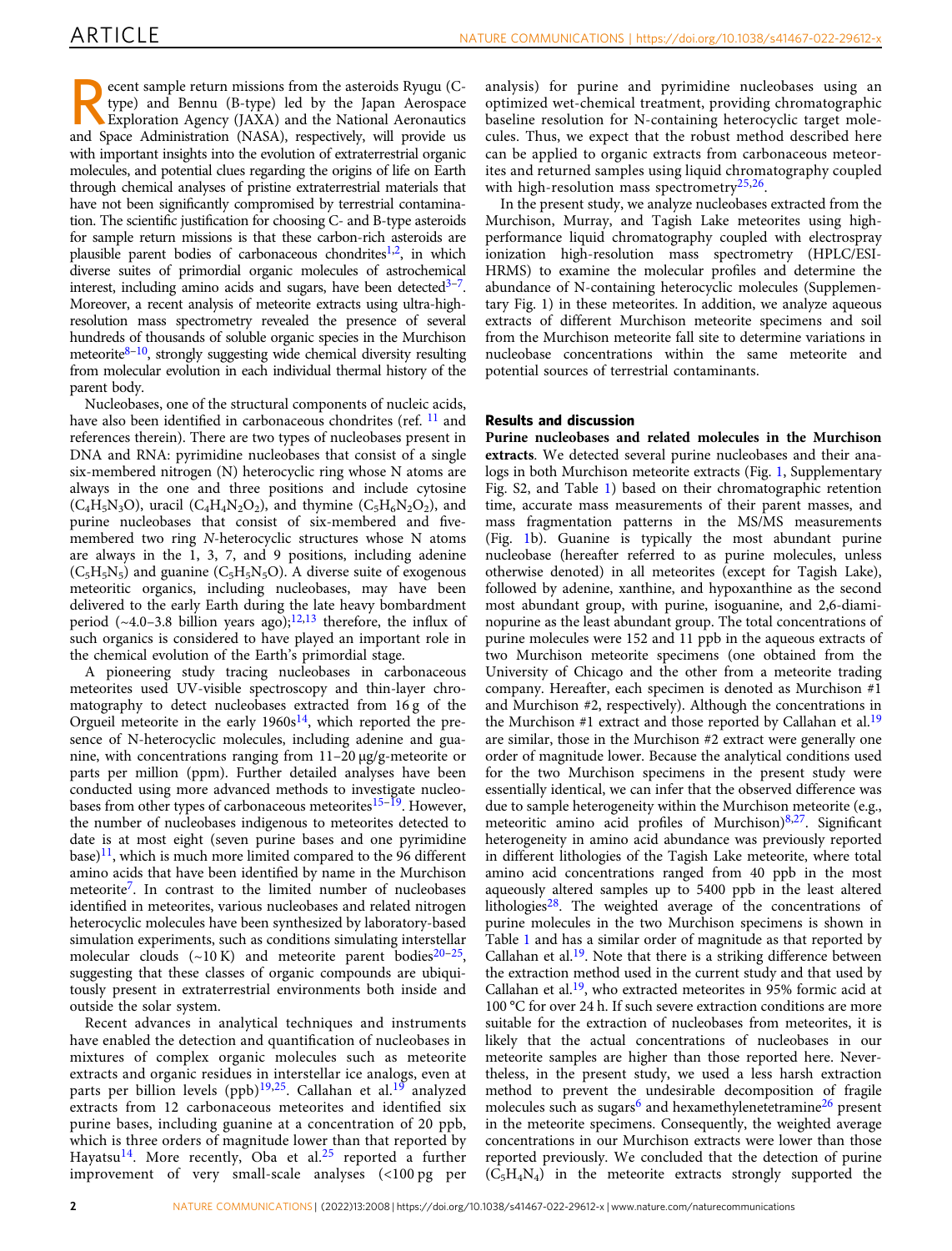<span id="page-2-0"></span>

Fig. 1 Detection of purine nucleobases. Mass chromatograms at  $m/z = 152.0567$  within a 3 ppm exact mass window at the monoisotopic mass for a the guanine (0.21 ng) standard reagent (STD) and **b** Murchison #1 extract were measured using an InertSustain PFP column. Additionally, isoguanine, a structural isomer of guanine, was detected in the Murchison #1 extract. Mass fragmentation patterns of c guanine STD and d guanine were detected in the Murchison #1 extract measured by MS/MS experiments. Note: "exact mass", representing a theoretical value obtained by calculation, is different from "accurate mass", which is a measured value with a high-resolution mass spectrometer. Bold italic numbers in panel a represent the numbering of atoms in the chemical structures of purine nucleobases.

indigenous nature of the detected purine molecules in the Murchison meteorites<sup>19</sup>.

Pyrimidine nucleobases in the Murchison extracts. We detected a wide variety of pyrimidine nucleobases and their structural isomers from both Murchison extracts (Fig. [2](#page-4-0), Supplementary Figs. 3, 4, and Table [2](#page-5-0)), most of which had not been previously

detected in meteorites. Uracil is the only pyrimidine nucleobase previously quantified in the Murchison meteorite (30 ppb in an  $H<sub>2</sub>O$  extract)<sup>29</sup>. Although the abundance was not quantified, uracil was also detected in the formic acid extracts of the Murchison meteorite, and the stable carbon isotopic composition  $(\delta^{13}C)$  was measured to be +44.5‰ (vs. VPDB standard)<sup>18</sup>. The uracil concentrations in the Murchison #1 and #2 meteorites were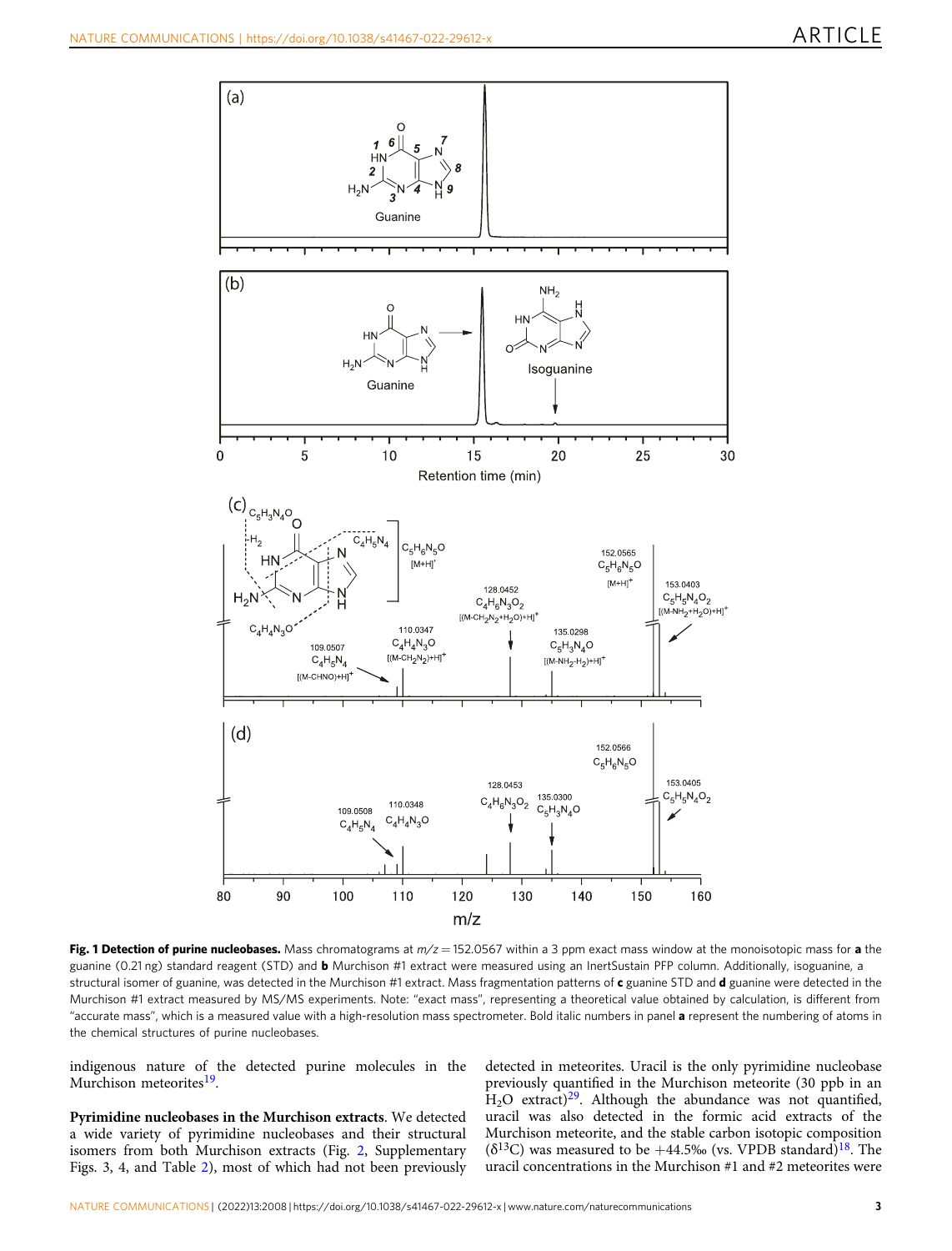| <b>Name</b>                                                   | Molecular formula                                                                             | $m/z$ (M + H <sup>+</sup> ) |     | Murchison |                         | Tagish Lake        | Murray         | Murchison soil |      |
|---------------------------------------------------------------|-----------------------------------------------------------------------------------------------|-----------------------------|-----|-----------|-------------------------|--------------------|----------------|----------------|------|
|                                                               |                                                                                               |                             | #1  | #2        | <b>Weighted average</b> | ref. <sup>19</sup> |                |                |      |
| Adenine                                                       | $C_5H_5N_5$                                                                                   | 136.0618                    | 15  |           | ⇁                       | 5                  | 6              | 3              | 40   |
| Guanine                                                       | $C_5H_5N_5O$                                                                                  | 152.0567                    | 72  | 6         | 34                      | 56                 | $\overline{2}$ | 25             | 141  |
| Isoguanine                                                    | $C_5H_5N_5O$                                                                                  | 152.0567                    | 0.5 | 0.04      | 0.2                     | $\star$            | $n.d.**$       | 0.4            | n.d. |
| Xanthine                                                      | $C_5H_4N_4O_2$                                                                                | 153.0407                    | 39  | 3         | 18                      | 60                 | 0.4            | 3              |      |
| Hypoxanthine                                                  | $C_5H_4N_4O$                                                                                  | 137.0458                    | 24  |           | 11                      | 26                 |                |                | C    |
| Purine                                                        | $C_5H_4N_4$                                                                                   | 121.0509                    | 0.4 | 0.02      | 0.2                     | 3                  | n.d.           | 0.2            | n.d. |
| 2,6-Diaminopurine                                             | $C_5H_6N_6$                                                                                   | 151.0727                    | 0.2 | 0.02      | 0.1                     | $n.q.***$          | n.d.           | 0.5            | n.d. |
|                                                               |                                                                                               | Total                       | 152 | 11        | 71                      | 150                | 9              | 33             | 184  |
| **n.d. not detected.<br>***n.g. detected, but not quantified. | *Blank means "not searched for" in the present study, and "not reported" in previous studies. |                             |     |           |                         |                    |                |                |      |

<span id="page-3-0"></span>Table 1 Variations in the concentration (in ppb) of purine nucleobases and their analogs in the meteorite extracts and Murchison soil.

15 and 1 ppb, respectively, showing that uracil is distributed heterogeneously in the Murchison meteorite. The weighted average of the uracil concentration (7 ppb) was approximately four times lower than that reported in the previous study<sup>29</sup>, likely due to Murchison sample heterogeneity. In addition, the uracil concentration in the previous study could have been overestimated because of the co-elution of other molecules, such as carboxylic acids. As shown in Fig. [2](#page-4-0)a, in addition to uracil, we detected the structural isomers 2-imidazolecarboxylic acid and 4-imidazolecarboxylic acid in the same extract, and their concentrations exceeded that of uracil (Table [2](#page-5-0)). If the peak separation between uracil and its isomers is inadequate, as in the case shown in Supplementary Fig. 5, the uracil concentration would be overestimated. Hence, further confirmation using an appropriate LC condition (Fig. [2a](#page-4-0)) and MS/MS measurements (Fig. [2b](#page-4-0) and Supplementary Fig. 4) are required to identify a specific molecule in a mixture of complex molecules containing structural isomers.

Other pyrimidine nucleobases, such as cytosine and thymine, as well as their analogs containing a pyrimidine ring, were identified by their chromatographic retention times, accurate mass measurements of their parent masses, and mass fragmentation patterns in the MS/ MS measurements (Supplementary Table 1), with concentrations ranging from 0.02 to 6 ppb (Table [2\)](#page-5-0). Methylated pyrimidine nucleobases (except thymine, a methylated form of uracil), such as 5-methylcytosine, 1-methyluracil, and 6-methyluracil, are less common in biological systems than major bases such as cytosine and uracil $30-32$  $30-32$  $30-32$ . The observed similar concentrations of methylated and non-methylated pyrimidine nucleobases strongly suggest that they are abiological and hence extraterrestrial in origin. Though the presence of the relatively unstable cytosine<sup>[33](#page-9-0)</sup> is unexpected and would typically be attributed to contamination, their presence in abundances similar to isomers and methylated analogs reinforces the abiological origin of cytosine. The reason for the preservation of cytosine is unclear, perhaps it was produced at a steady state in the meteorite parent bodies and protected from deamination due to rapid drying and/or low temperatures once the hydrothermal phase on the asteroid had stopped. In addition, some coexisting species on the asteroid could have a role for the preservation of cytosine, which will be investigated in our future study.

The total concentrations of the detected pyrimidine nucleobases and their analogs (hereafter referred to as pyrimidine molecules, unless otherwise denoted) were 37 and 15 ppb in Murchison #1 and Murchison #2, respectively, and the weighted average was 24 ppb, which is  $\sim 0.1\%$  of the total amino acid concentration in the Murchison meteorite<sup>3</sup>. The much lower concentrations of pyrimidine and purine molecules compared to

meteoritic amino acids suggest that nucleobases are less suitable for formation in extraterrestrial environments, including meteorite parent bodies. Pyrimidine  $(C_4H_4N_2)$  was not identified in the two Murchison extracts, which is consistent with organic residues in UV-processed interstellar ice analogs<sup>25</sup>. The absence of pyrimidine in meteorite extracts suggests that the addition of side chains such as methyl (-CH<sub>3</sub>) and amino (-NH<sub>2</sub>) groups to pyrimidine may not be the dominant pathway to the formation of the detected pyrimidine nucleobases.

Assessment of terrestrial contamination of nucleobases in the Murchison extract. The analysis of extracts from the procedural blank that consisted of prebaked quartz did not yield any detectable nucleobases, indicating no terrestrial nucleobase contamination during the analytical procedures. However, we detected pyrimidine and purine nucleobases from the Murchison soil extract at concentrations ranging from 1 to 141 ppb (Tables 1 and [2](#page-5-0)), which were generally higher than those in the Murchison extracts (Tables 1 and  $\frac{8}{2}$  $\frac{8}{2}$  $\frac{8}{2}$ ). Callahan et al.<sup>[19](#page-9-0)</sup> also detected purine and pyrimidine nucleobases in the Murchison soil formic acid extract at concentrations ranging from 7 to 1380 ppb, with cytosine being the most abundant. In contrast, except for DNA/RNA nucleobases, the Murchison soil showed less molecular diversity than the formic acid extract of the Murchison meteorite. Based on significant differences in the distributions of nucleobases and their analogs between the Murchison meteorite and soil extracts, including purine, 2,6-diaminopurine, and 6,8-diaminopurine, which were detected in the meteorite extract but not in the soil, they concluded that purines found in the Murchison meteorite are extraterrestrial in origin. We used two Murchison meteorite specimens: a 2 g specimen from the University of Chicago (Murchison #1) and a 2.7 g specimen from a meteorite trading company (Murchison #2). If terrestrial contamination dominates the meteoritic nucleobase distribution in the present study, it indicates that the meteorite size and nucleobase concentration are positively correlated. However, the actual distributions were opposite, with the concentrations of nucleobases in Murchison #1 generally being much higher than those in Murchison #2 (Tables 1 and [2\)](#page-5-0); this strongly suggests that the nucleobases in the soil are not inherited by the meteorite and hence the detected nucleobases are all extraterrestrial in origin. In addition, other purine and pyrimidine molecules, such as isoguanine, 5-methylisocytosine, and purine, were not detected in the soil extracts, supporting the assumption described above. Note that alanine extracted from Murchison #1 was racemic<sup>34</sup>, which strongly suggests that the detected alanine is extraterrestrial in origin with no evidence of significant biological contamination of the meteorite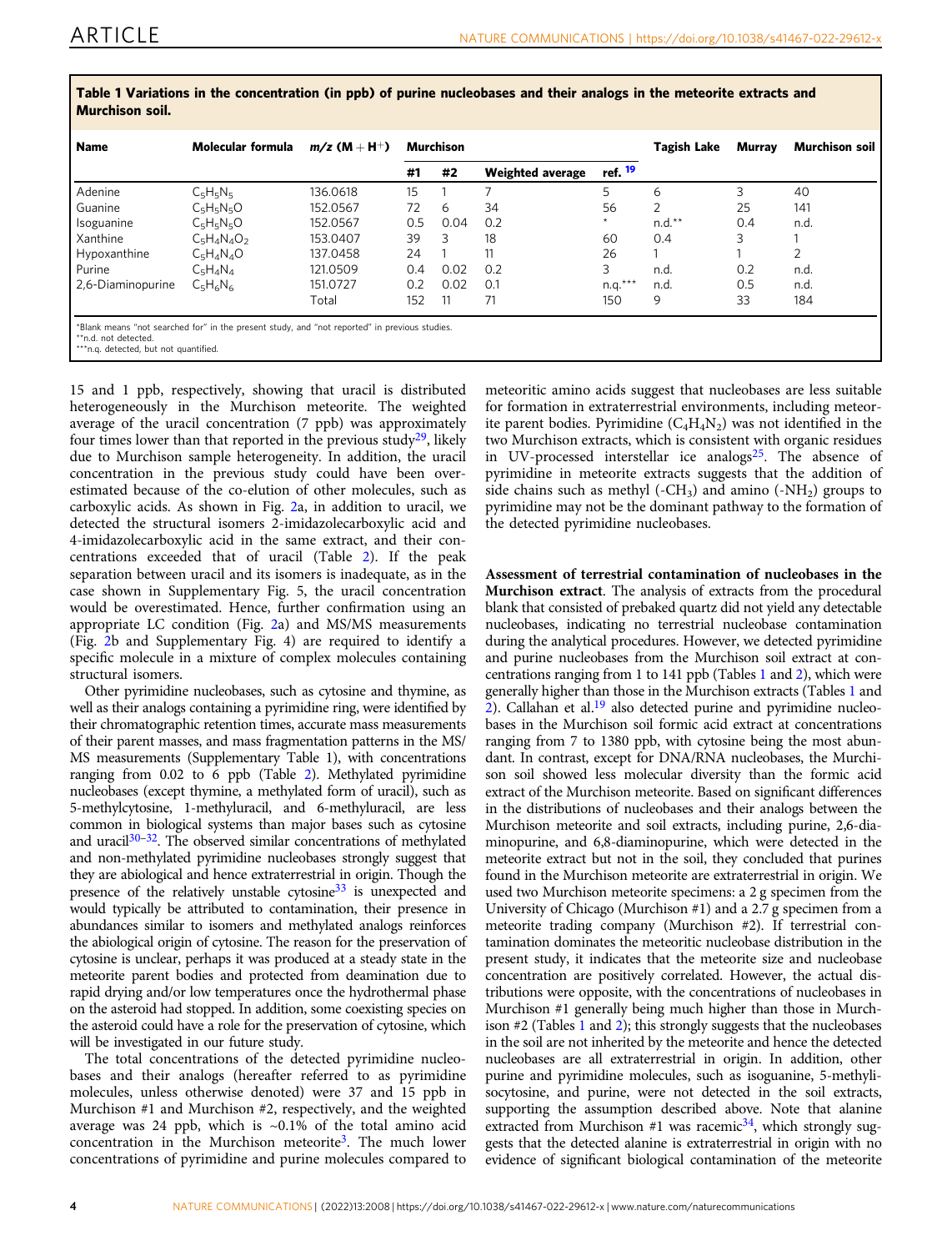<span id="page-4-0"></span>

Fig. 2 Detection of pyrimidine nucleobases. Mass chromatograms at  $m/z = 113.0346$  within a 3 ppm exact mass window at each monoisotopic mass for a the uracil (0.46 ng) standard reagent (STD) and **b** Murchison #1 extract measured using a Hypercarb column. In addition to uracil, 4-imidazolecarboxylic acid and 2-imidazolecarboxylic acid were detected as the dominant structural isomers in the Murchison #1 extract. Mass fragmentation patterns of  $c$  uracil STD and d uracil were detected in the Murchison #1 extract measured by MS/MS experiments. Mass peaks with a star (\*) represent background signals in the fragmentation spectra present in both the meteorite and reference STD spectra. Bold italic numbers in panel a represent the numbering of atoms in the chemical structures of pyrimidine nucleobases.

sample. This would also be the case for nucleobases. Moreover, in general, the higher concentration of dihydrouracil compared to nucleobases cannot be explained by terrestrial biology $35$ . Hence, we conclude that the observed chemical diversity of the purine and pyrimidine molecules and their isomers are indigenous and suggests an extraterrestrial origin, consistent with the detection of racemic amino acids and primordial sugars from the same extracts $6,7$  $6,7$  $6,7$ .

Purine and pyrimidine molecules and their isomers in the Tagish Lake and Murray extracts. Various purine and pyrimidine molecules were also identified in the Tagish Lake and Murray extracts (Tables [1](#page-3-0) and [2\)](#page-5-0). Guanine was the most abundant in the Murray extract (25 ppb), as is the case for the two Murchison extracts, whereas, for the Tagish Lake extract, adenine was the most abundant (6 ppb) purine molecule and 6-methyluracil (17 ppb) is the most abundant pyrimidine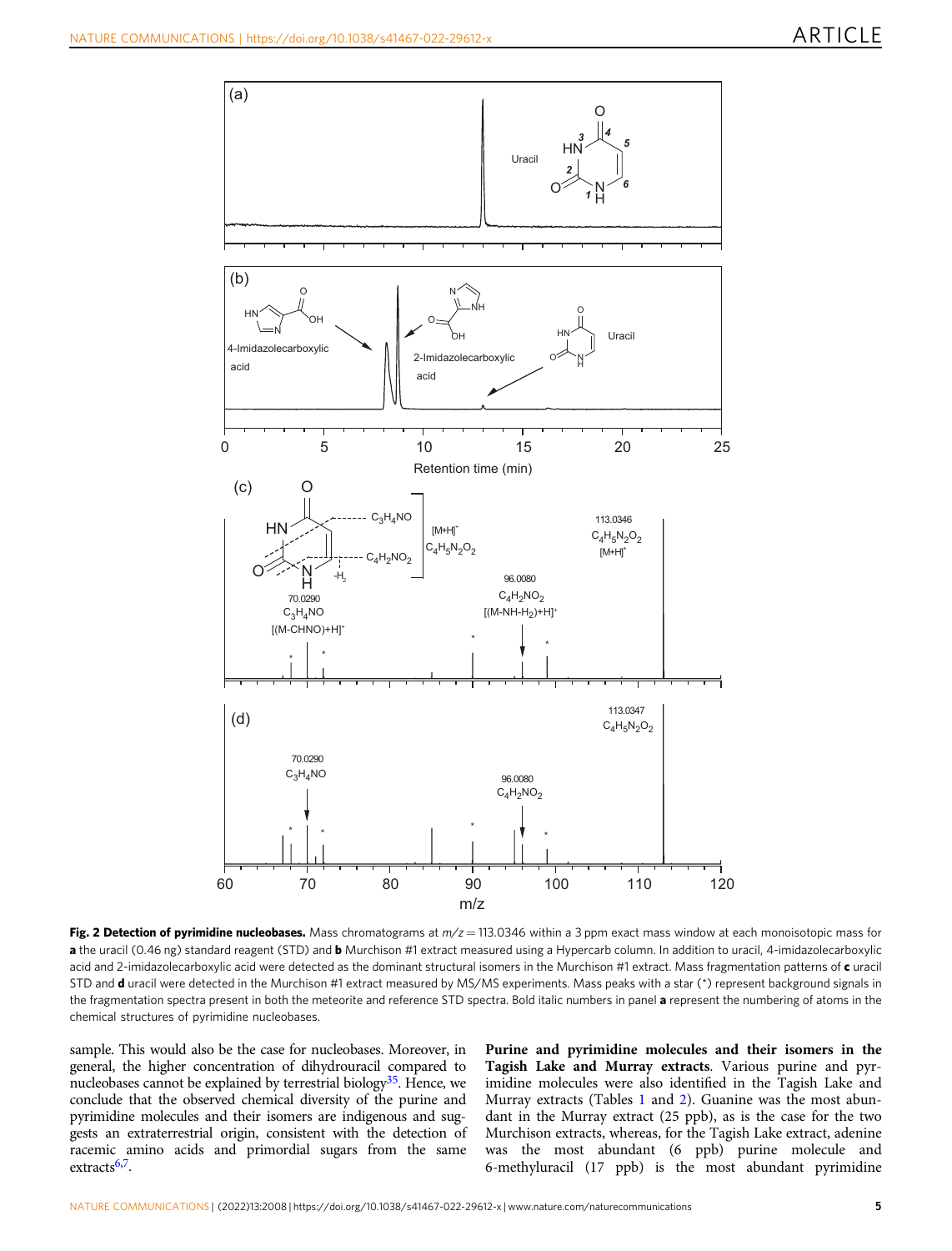|                                                                                                                                                                                                       | Molecular<br>formula                                                                                                                          | $m/z (M + H^{+})$                                                                                                                                           | <b>Murchison</b>                                                                    |                                                                                                 |                                                                                   |           | <b>Tagish</b>                                                             | Murray                                                       |          | Murchison                  |
|-------------------------------------------------------------------------------------------------------------------------------------------------------------------------------------------------------|-----------------------------------------------------------------------------------------------------------------------------------------------|-------------------------------------------------------------------------------------------------------------------------------------------------------------|-------------------------------------------------------------------------------------|-------------------------------------------------------------------------------------------------|-----------------------------------------------------------------------------------|-----------|---------------------------------------------------------------------------|--------------------------------------------------------------|----------|----------------------------|
|                                                                                                                                                                                                       |                                                                                                                                               |                                                                                                                                                             | #1                                                                                  | #2                                                                                              | Weighted<br>average                                                               | ref. $29$ | Lake                                                                      | <b>This</b><br>study                                         | ref. 29  | soil                       |
| Cytosine & its isomers<br>Cytosine<br>Isocytosine<br>1H-Imidazole-4-carboxamide                                                                                                                       | $C_4H_5N_3O$<br>$C_4H_5N_3O$<br>$C_4H_5N_3O$                                                                                                  | 112.0505<br>112.0505<br>112.0505                                                                                                                            | 4<br>0.5<br>5                                                                       | 4<br>$\mathbf{1}$<br>3                                                                          | 4<br>$\mathbf{1}$<br>4                                                            |           | 5<br>$\mathbf{1}$<br>$\mathbf{1}$                                         | $\overline{2}$<br>0.2<br>6                                   |          | 30<br>0.2<br>n.d.          |
| Uracil & its isomers<br>Uracil<br>2-Imidazole<br>carboxylic acid<br>4-Imidazole<br>carboxylic acid                                                                                                    | $C_4H_4N_2O_2$<br>$C_4H_4N_2O_2$<br>$C_4H_4N_2O_2$                                                                                            | 113.0346<br>113.0346<br>113.0346                                                                                                                            | 15<br>19<br>90                                                                      | 1<br>9<br>54                                                                                    | 7<br>13<br>70                                                                     | 30        | $n.d.**$<br>4<br>19                                                       | n.d.<br>14<br>99                                             | 19       | < 138<br>n.d.<br>$20$      |
| Methyl cytosine<br>5-Methylcytosine<br>6-Methylisocytosine<br>5-Methylisocytosine                                                                                                                     | $C_5H_7N_3O$<br>$C_5H_7N_3O$<br>$C_5H_7N_3O$                                                                                                  | 126.0662<br>126.0662<br>126.0662                                                                                                                            | $\mathbf{1}$<br>0.2<br>0.1                                                          | $\mathbf{1}$<br>0.4<br>0.1                                                                      | $\mathbf{1}$<br>0.3<br>0.1                                                        |           | n.d.<br>n.d.<br>n.d.                                                      | 1<br>1                                                       |          | n.d.<br>n.d.               |
| Thymine & its isomers<br>Thymine<br>6-Methyluracil<br>1-Methyluracil<br>1-Methyl-1H-imidazole-5-carboxylic acid<br>2-Methyl-1H-imidazole-4-carboxylic acid<br>4-Methyl-1H-imidazole-5-carboxylic acid | $C_5H_6N_2O_2$<br>$C_5H_6N_2O_2$<br>$C_5H_6N_2O_2$<br>$C_5H_6N_2O_2$<br>$C_5H_6N_2O_2$<br>$C_5H_6N_2O_2$                                      | 127.0502<br>127.0502<br>127.0502<br>127.0502<br>127.0502<br>127.0502                                                                                        | 5<br>$\overline{4}$<br>$\mathbf{1}$<br>150<br>21<br>26                              | $\mathbf{1}$<br>0.5<br>5<br>75<br>11<br>22                                                      | 3<br>$\overline{2}$<br>3<br>107<br>15<br>24                                       | $<$ 2     | 5<br>17<br>n.d.<br>9<br>9<br>n.d.                                         | n.d.<br>0.3<br>5<br>100<br>23<br>30                          | $\leq$ 1 | < 19<br>< 12               |
| Others<br>4-Hydroxypyrimidine<br>2,4-Diaminopyrimidine<br>5-amino-4-imidazolecarboxamide<br>Dihydrouracil<br>Nicotinamide<br>Isonicotinamide<br>Picolinamide<br>Nicotinic acid<br>Isonicotinic acid   | $C_4H_4N_2O$<br>$C_4H_6N_4$<br>$C_4H_6N_4O$<br>$C_4H_6N_2O_2$<br>$C_6H_6N_2O$<br>$C_6H_6N_2O$<br>$C_6H_6N_2O$<br>$C_6H_5NO_2$<br>$C_6H_5NO_2$ | 97.0396<br>111.0665<br>127.0614*<br>115.0502<br>123.0553<br>123.0553<br>123.0553<br>124.0393<br>124.0393<br>Total<br>pyrimidines<br>Pyrimidines/<br>Purines | 6<br>$\mathbf{1}$<br>0.02<br>51<br>10<br>3<br>$\mathbf{1}$<br>91<br>53<br>37<br>0.2 | $\overline{2}$<br>n.d.<br>$***$<br>n.d.<br>20<br>3<br>$\overline{2}$<br>264<br>216<br>15<br>1.4 | $\overline{4}$<br>0.2<br>25<br>16<br>3<br>$\mathbf{1}$<br>190<br>147<br>24<br>0.3 |           | 10<br>n.d.<br>n.d.<br>5<br>$\overline{4}$<br>3<br>108<br>118<br>38<br>4.3 | 3<br>0.2<br>n.d.<br>65<br>6<br>10<br>626<br>307<br>13<br>0.4 |          | 23<br>n.d.<br>n.d.<br>n.d. |

<span id="page-5-0"></span>Table 2 Variations in the concentration (in ppb) of pyrimidine nucleobases and their related analogs in meteorite extracts and the Murchison soil.

\*\*n.d. not detected. \*\*\*Blank means "not searched for" in the present study, and "not reported" in previous studies.

molecule. The Tagish Lake extract generally shows less diversity of purine and pyrimidine molecules compared with the Murchison and Murray extracts, and their absolute concentrations are generally lower than those of the other meteorite extracts. The observed trend in molecular abundance and diversity is consistent with that observed for amino acids in these three meteorites $28$ , suggesting that the Tagish Lake and the other two meteorites may have experienced distinct processes on their parent bodies. The total concentrations of detected purine molecules in the Tagish Lake and Murray extracts were 9 and 33 ppb, respectively, and those of pyrimidine molecules were 37 and 13 ppb, respectively. Note that there is a prominent difference in the (total pyrimidine molecules)/(total purine molecules) ratio between the Tagish Lake and the other two meteorites: for the former, pyrimidine molecules dominate over purine molecules, whereas the opposite is true for the latter. This observed difference may reflect different formation pathways, as discussed later.

Important nitrogen heterocyclic molecules in the meteorite extracts. Imidazole is an interesting molecule in terms of a pri-mitive catalyst for molecular syntheses<sup>[36](#page-9-0)</sup>, which might be a potential precursor of purine formation<sup>[37](#page-9-0)</sup>. Due to its potential importance, it has been a target of multiple astrochemical<sup>[25,37](#page-9-0)</sup> and astronomical studies<sup>[38](#page-9-0)</sup>. Here, we identified not only imidazole itself but also its related analogs, some of which are the

structural isomers of pyrimidine nucleobases such as cytosine, uracil, and thymine at typically higher concentrations than the corresponding pyrimidine bases (Fig. [2](#page-4-0) and Supplementary Fig. 3). For example, 4-imidazolecarboxylic acid and 1-methyl-1H-imidazole-5-carboxylic acid, which are structural isomers of uracil and thymine, respectively, are 1–2 orders of magnitude more abundant than the corresponding pyrimidine nucleobases (Table 2). This strongly suggests the presence of preferential routes for the formation of imidazole-containing molecules over pyrimidine-containing molecules in extraterrestrial environments. The reactivity of imidazole and the contribution of electron-conjugated systems are assumed to induce progressive cyclization and variation in purine derivatives. Indeed, imidazole and its alkylated homologs are much more abundant than pyrimidine nucleobases (Table [3](#page-6-0)), supporting our hypothesis. We estimated that the progression of the N-heterocyclic reaction would correlate with the thermal history of the parent body.

We also confirmed the presence of alkylated homologs of imidazole using the same procedure described above (Supplementary Fig. 6). Larger alkylated imidazole homologs were observed in the mass chromatograms using a retention index of systematic methylene (- $CH_{2}$ -) elongation (Supplementary Fig. 7). These results are qualitatively consistent with the tentative detection of alkylated imidazole homologs (i.e., imidazole with  $\langle C_{15} \rangle$  in the Murchison meteorite<sup>[9](#page-8-0)</sup>. Given that the observed peaks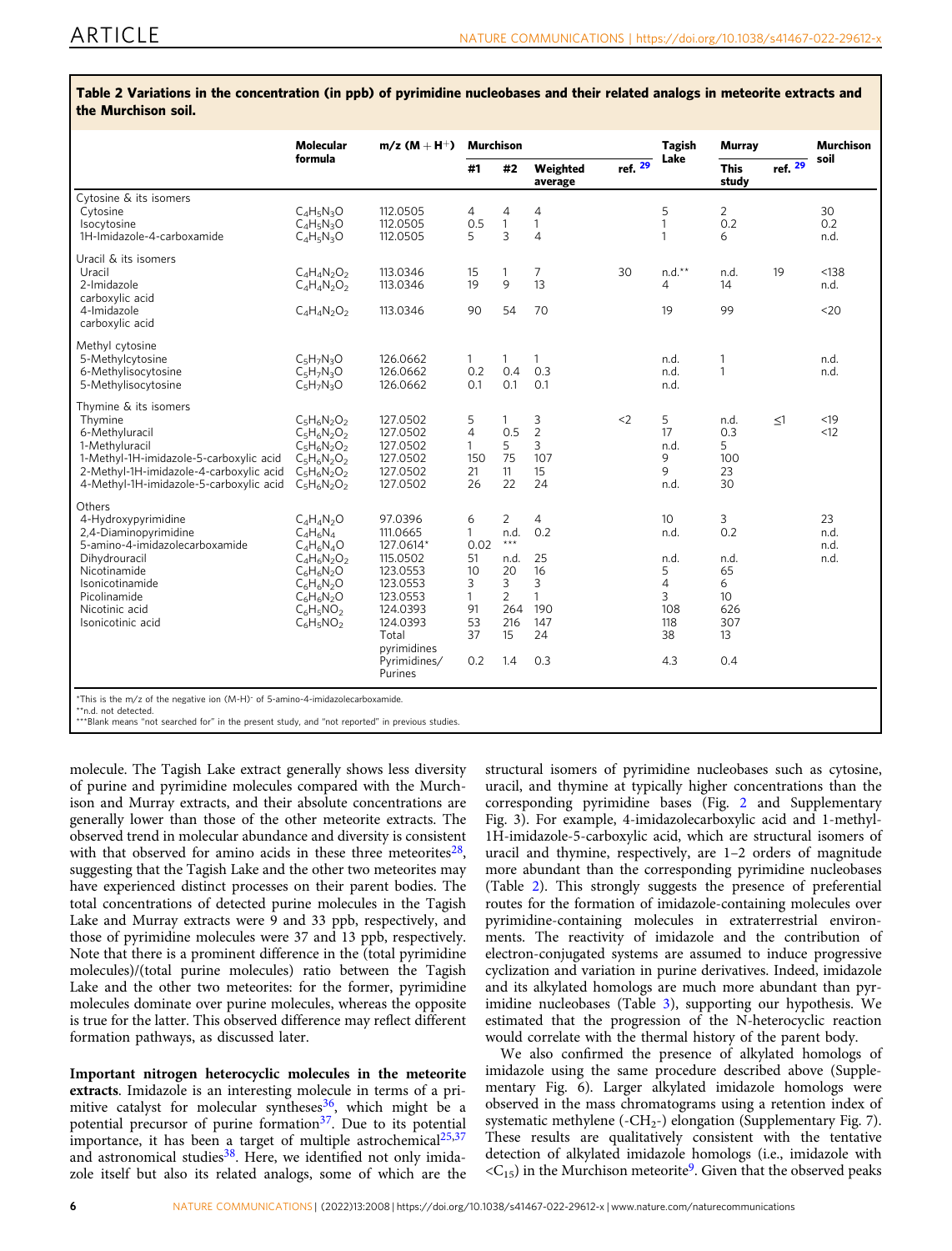| <b>Name</b>               | Molecular formula | $m/z$ (M + H <sup>+</sup> ) | Murchison |     |                         | Tagish Lake | <b>Murrav</b> |  |
|---------------------------|-------------------|-----------------------------|-----------|-----|-------------------------|-------------|---------------|--|
|                           |                   |                             | #1        | #2  | <b>Weighted average</b> |             |               |  |
| Imidazole                 | $C_3H_4N_2$       | 69.0447                     | 96        | 32  | 59                      | 82          | 51            |  |
| 4(5)-Ethylimidazole       | $C_5H_8N_2$       | 97.0760                     | 21        | 66  | 47                      |             | 15            |  |
| 1,2-Dimethylimidazole     | $C_5H_8N_2$       | 97.0760                     | 57        | 53  | 55                      | 4           | 4             |  |
| 2-Ethylimidazole          | $C_5H_8N_2$       | 97.0760                     | 12        | 12  | 12                      | 0.4         | 8             |  |
| 2-Isopropylimidazole      | $C_6H_{10}N_2$    | 111.0917                    | 4         | 9   |                         | n.d.        | 6             |  |
| 2-Ethyl-4-methylimidazole | $C_6H_{10}N_2$    | 111.0917                    | 85        | 95  | 91                      |             | 18            |  |
| 2-Propylimidazole         | $C_6H_{10}N_2$    | 111.0917                    |           | 17  | 11                      |             |               |  |
|                           |                   | Total                       | 278       | 284 | 281                     | 91          | 106           |  |

<span id="page-6-0"></span>Table 3 Variations in the concentrations (in ppb) of imidazole and its alkylated analogs.

on each mass chromatogram are solely derived from alkylated imidazole homologs with identical ionization efficiencies, the total concentrations of alkylated imidazole homologs could be as high as 41,300, 500, and 21,200 ppb in the Murchison, Tagish Lake, and Murray extracts, respectively. This implies that alkylated imidazole homologs are one of the most abundant classes of solvent-extractable organic compounds in these three carbonaceous meteorites. Naraoka et al.<sup>9</sup> proposed a possible pathway for the formation of alkylimidazoles via the Radziszewski reaction, which uses aldehydes and ammonia as the initial reactants. Since aldehydes and ammonia might be formed by the hydrothermal decomposition of HMT in meteorite parent bodies<sup>26</sup>, the formation of alkylimidazoles could be enhanced under the same environmental conditions.

Figure 3 shows the variations in the relative abundances of alkylated imidazole homologs in the meteorite extracts with respect to the number of carbon atoms in the alkyl groups under the above assumptions. The variation in the Tagish Lake extract is clearly distinct from that in the other two meteorite extracts, suggesting a different parent body process. In contrast to the predominance of imidazole and its homologs, pyrazole (Supplementary Fig. 1), the structural isomer of imidazole, was not detected in any of the meteorite extracts. Laboratory experiments by Vinogradff et al.<sup>39</sup> on the hydrothermal degradation of HMT in the presence of phyllosilicates  $(\sim 150 \degree C$  for up to 31 days) provided various alkylated pyrazoles. We observed several unidentified peaks for the structural isomers of the alkylated imidazole and/or pyrazole (Supplementary Fig. 7), implying that alkylated pyrazole homologs were also present in the meteorite extracts. We also tentatively observed N-containing compounds with a linear structure (see Supplementary Text and Supplementary Fig. 8), where the hypothesized concentration trend between meteorites follows the same trend as that of alkylimidazoles (Supplementary Fig. 9), suggesting a distinct molecular distribution between the Tagish Lake meteorite and the other two meteorites.

Supplementary Fig. 10 shows mass chromatograms at  $m/z$ 123.0553 and 124.0393, which corresponds to those of the protonated ions of nicotinamide and nicotinic acid, respectively, in the Murchison #1 extract. Based on their chromatographic retention time and accurate mass measurements of their parent masses, we identified two molecules in each meteorite extract. Both molecules have a pyridine structure with a carboxyl or amide group (Supplementary Fig. 10) and are generally classified as vitamin B3. Nicotinic acid has been identified in various carbonaceous meteorites with concentrations on the order of hundreds of ppb<sup>[40](#page-9-0)</sup>, which is consistent with the results of the present study (Table [2\)](#page-5-0). On the other hand, nicotinamide was not found in the hot water extract (at 100 °C for 24 h), acidhydrolyzed hot water extract, or formic acid extract<sup>40</sup>. Under these severe extraction conditions, nicotinamide could have been



Fig. 3 Possible relative abundances of alkylated imidazole analogs. Variations in the hypothesized relative abundances of imidazole and its alkylated homologs in the Murchison #1, Tagish Lake, and Murray extracts, with relevance to the number of alkylcarbons as  $[(-CH<sub>2</sub>-)n]$ . The relative abundances of these molecules in the organic residues formed by photochemical reactions of interstellar ice analogs are shown for comparison.

hydrolyzed to yield nicotinic acid. Because the extraction method we used in our study was much gentler, as explained in the methods section, we believe that it may be more suitable for extracting such an acid-labile molecule. Supplementary Table 2 shows a relative abundance of nicotinic acid and nicotinamide (acid/amide) in each meteorite extract, as well as that value in the laboratory-made photochemical products prepared in our previous study[25.](#page-9-0) Nicotinic acid was more abundant than nicotinamide in all meteorite extracts, but the degree varied between meteorites. For both Murchison and Murray extracts, the acid/ amide ratio was  $\sim$ 10, whereas it was  $\sim$ 20 for the Tagish Lake extract. Since Tagish Lake meteorites are considered to have experienced a range of aqueous alteration conditions on the parent body<sup>[41](#page-9-0)</sup>, the high acid/amide ratio may be indicative of the parent body processes. In fact, the acid/amide ratio for the photochemical products, which did not undergo any heating processes $25$ , showed an acid/amide value of 0.8, supporting the above assumption. Further experiments, such as hydrolysis of nicotinamide, may be helpful to better understand the potential of the nicotinic acid/nicotinamide ratio for estimating the degree of aqueous alteration in meteorite parent bodies. In addition to nicotinic acid and nicotinamide, their structural isomers, such as isonicotinic acid and isonicotinamide, respectively, were identified in the same mass chromatograms (Supplementary Fig. 10),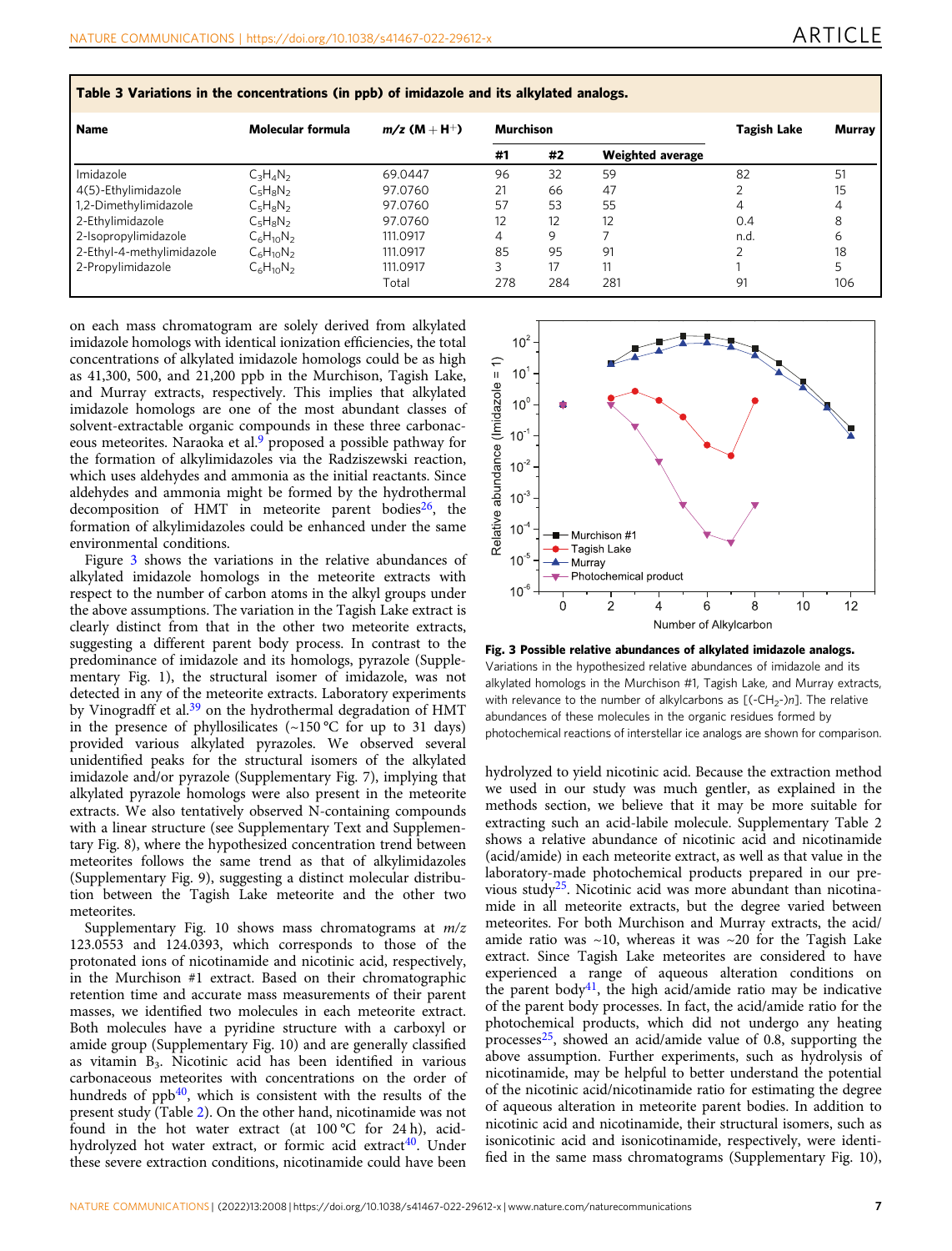which indicates a wide diversity of organic molecules in the meteorite extracts, as described in the next section.

Wider diversity of pyrimidine molecules compared to previous

studies. The detection of diverse suites of pyrimidine nucleobases and their analogs is distinct from previous reports on the detection of nucleobases in carbonaceous meteorites (ref.  $^{11}$  $^{11}$  $^{11}$  and references therein). One possible reason for this might be the sample heterogeneity between the Murchison #1 and Murchison #2 meteorites (Table [2\)](#page-5-0). However, the observed heterogeneity mainly arises from the concentration of the detected pyrimidine molecules rather than molecular diversity. We are surely certain that analytical and instrumental developments applied in the present study have a significant advantage for detecting ppb to ppt (= nanogram to picogram per gram-meteorite) orders of pyrimidine molecules in meteorite extracts. For example, ionexchange chromatography as a desalting process improved after Takano et al.<sup>[42](#page-9-0)</sup> should have resulted in the higher detectability of these molecules by removing coexisting molecules that potentially interfere with the detection of pyrimidine molecules $25$ . In addition, the HPLC conditions (e.g., the use of formic acid in the HPLC solvent as a protonated reagent), which are distinct from those applied in previous studies (for example, ref.  $43$ ) may have enhanced the detectability of these molecules. In fact, under the present analytical conditions, even for sub-nanogram-order nucleobases, their peaks are outstanding (Figs. [1](#page-2-0) and [2\)](#page-4-0), which indicates a much higher detectability of nucleobases.

Possible contribution from photochemical reactions in the ISM to the distribution of N-heterocyclic molecules in meteorites. The above discussion provides robust evidence that the nucleobases and their analogs detected in meteorite extracts are of exogenous origin with a unique molecular history. We previously demonstrated that pyrimidine and purine nucleobases can be formed by photochemical reactions of ice mixtures containing water, carbon monoxide, methanol, and ammonia under interstellar medium  $(ISM)$  conditions<sup>25</sup>. Although the detailed formation pathways by photochemical reactions are currently not well characterized, formamide ( $NH<sub>2</sub>CHO$ ) is also a possible source of nucleobase for-mation in extraterrestrial environments<sup>[22,25](#page-9-0)</sup>. It is noteworthy that photochemical reactions of interstellar ice analogs yield pyrimidine nucleobases one order of magnitude more abundant than purine nucleobases, but even pyrimidine nucleobases are minor compared to their structural isomers in the product<sup>25</sup>. These molecular properties of photochemical products (Supplementary Table 3) closely resemble those of the Tagish Lake extract, as shown by the high relative abundance of pyrimidine molecules compared to purine ones (Supplementary Fig. 11). In addition, the possible distributions of alkylated imidazole homologs in the Tagish Lake extract were similar to those of photochemical products prepared in previous studies (Fig.  $3^{25}$ . These similarities imply that photochemical reactions in the ISM may partly contribute to the presence of nucleobases and related molecules in the Tagish Lake meteorite. An interstellar origin of meteoritic organic molecules was also inferred for HMT detected in the Murchison, Tagish Lake, and Murray meteorites<sup>26</sup>.

It is highly probable that, in addition to the pathways proposed above, there should be other routes to the formation of purine and pyrimidine nucleobases present in carbonaceous meteorites (see Supplementary Text). In addition, nucleobases with amino groups may easily decompose by hydrothermal activities on the meteorite parent bodies, and some molecules yield their oxygenated counterparts (e.g., from cytosine to uracil) $33$ . A full understanding of the formation pathways of purine and pyrimidine nucleobases in carbonaceous meteorites is beyond the scope of the present study. Nevertheless, we believe that the detection of various molecules capable of acting as intermediates or precursors for nucleobase synthesis provides a significant advance in our understanding of prebiotic chemistry in meteorites.

Future perspectives and possible relevance to the origin of life on the early Earth. We reported the detection of more than 30 nitrogen heterocyclic molecules, including several DNA/RNA nucleobases in the meteorite extracts; however, a number of related molecules remain unidentified in the meteorite extracts (e.g. Supplementary Fig. 3c). Bulk analysis of high-resolution mass spectra of meteorite extracts by computational operations such as ATTRIBUTOR software<sup>[10](#page-8-0)</sup> can help identify families of homologous compounds present in meteorite extracts and thus can be used on our target molecules. Moreover, purely computational approaches, such as ab initio molecular dynamics simulations, to search for chemical reaction pathways in a complex system, have been developed in the last decade<sup>44,45</sup>. Looking ahead to the next decade in combination with laboratory-based analysis and model simulation studies, we are now approaching a more complete understanding of the molecular distributions of meteoritic organics, including nucleobases and their formation pathways. In this context, it is highly anticipated that various kinds of nucleobases and their analogs can be detected from the samples returned from the carbonaceous asteroids Ryugu $1,46,47$  $1,46,47$ and Bennu<sup>[2](#page-8-0)</sup>.

The present study detected diverse suites of both purine and pyrimidine nucleobases, including canonical base pairs (e.g., adenine-uracil, guanine-cytosine, adenine-thymine) and some non- canonical ones (e.g., isoguanine-isocytosine and xanthine-2,4-diaminopyrimidine) $48$  in carbonaceous meteorites (Tables [1](#page-3-0) and [2\)](#page-5-0). Given that extraterrestrial materials, including meteorites, were provided to the Hadean Earth at a flux much higher than that in the present day<sup>[12](#page-8-0)</sup>, a large number of these canonical and non-canonical base pairs may have also been delivered to the Earth at that time. Although the formation of these nucleobases from concentrated source materials such as HCN, formamide, urea, and from highly reduced atmospheres have been reported in previous studies<sup>21,24</sup>, the accumulation of these scarce molecules has substantial geochemical challenges on Hadean Earth with an atmosphere possibly dominated by  $CO<sub>2</sub>$  and N<sub>2</sub> ref. <sup>[49](#page-9-0)</sup>. Hence, we expect that the exogenous base pairs contributed to the emergence of genetic properties for the earliest life on Earth.

### Methods

Meteorites. Two specimens of the Murchison meteorite (CM2) were used. One specimen was stored at the University of Chicago for many years in a desiccator until it was removed in August 2015 ref. <sup>34</sup>. This 10 g specimen was crushed and homogenized at the NASA Goddard Space Flight Center, and a 2 g portion of the powder was used for extraction of the nucleobases. Sugars such as ribose and arabinose<sup>[6](#page-8-0)</sup> and hexamethylenetetramine  $(HMT)^{26}$  $(HMT)^{26}$  $(HMT)^{26}$  have been recently identified in aqueous extracts. The second Murchison specimen, as well as specimens of the Murray (CM2) and Tagish Lake (C2 ungrouped) meteorites, were certified by and purchased from a meteorite trading company and used for the analysis of nucleobases. To the best of our knowledge, unlike the Murchison and Murray meteorites, there are no reports regarding the detection of nucleobases or other nitrogen heterocyclic molecules from the Tagish Lake meteorite. The clean-up procedure for these meteorites was described by Oba et al.[26](#page-9-0). The Murchison specimens from the University of Chicago and those from the meteorite trading company are hereinafter denoted as Murchison #1 and Murchison #2, respectively.

Extraction of nucleobases and nitrogen heterocyclic molecules from meteorites. We searched for various nucleobases and their structural isomers, as well as other nitrogen heterocyclic molecules (Supplementary Fig. 1). These molecules were extracted from the cation-desalting fraction of the Murchison #1 extract as described by Furukawa et al.<sup>6</sup>. Finely powdered samples of the Murray, Tagish Lake, and Murchison #2 meteorites were subjected to water extraction (2.7 g for Murchison #2, 2 g for Murray, and 0.5 g for Tagish Lake) using ultra-sonication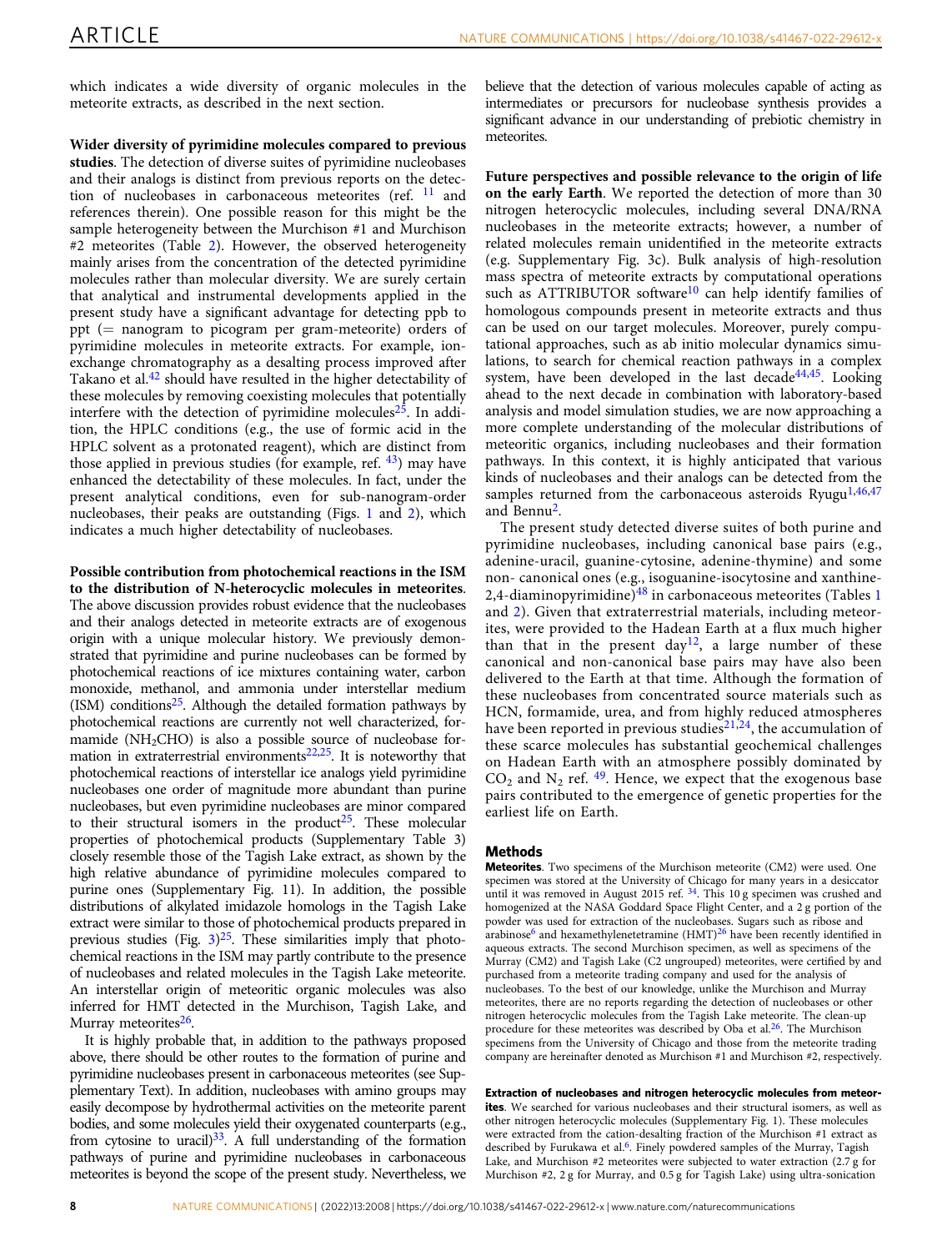<span id="page-8-0"></span>(10 min with crushed ice in the sonic bath) with two bed-volume of ultrapure water at room temperature (qTOF grade, Fujifilm Wako Co. Ltd). After solid/liquid separation by centrifugation for 10 min (1610×g), the supernatant was recovered. This procedure was repeated three times and the extracted liquid was combined. The extract was frozen and dried under reduced pressure at ambient temperature. Inorganic salts and interfering organic matrix from the extracts were removed by isolating the nucleobase-containing fraction using cation exchange chromatography (AG50W-X8 resin, Bio-Rad Laboratories) $42$ . The final eluate containing nucleobases and N-heterocyclic molecules was dried, dissolved in 1 mL of ultrapure H2O, and filtered using a 0.20 μm PTFE cartridge filter. The recovery of nucleobases and other N-heterocyclic derivatives using this procedure was previously confirmed using standards established by Oba et al. (>95.0 ± 3.5%,  $n = 3$ )<sup>25</sup>. All glassware was cleaned by heating in air at 450 °C for 3 h prior to being used for sample processing and molecular analysis.

Synthesis of photochemical products. We analyzed the organic residues produced by the photolysis of ice mixtures containing  $H_2O$ , CO,  $NH_3$ , and CH<sub>3</sub>OH under astrophysically relevant conditions at 10 K. Details of the preparation scheme have been reported in a previous study<sup>25</sup>. To summarize, the ice mixture was photolyzed on an aluminum substrate at 10 K in an experimental setup (SAMRAI) equipped with a stainless-steel chamber, two deuterium lamps, a quadrupole mass spectrometer, a turbo molecular pump, and a helium cryostat. After photolysis, the sample was warmed to room temperature and the formed organic residues were extracted with ~0.5 mL of a mixture of  $H_2O/CH_3OH$  (1/1, v/v). The extracted samples were treated using the same procedure as described above.

### Chromatographic separation and time-based identification of nucleobases by

HPLC. Some heterocyclic compounds have the same chemical composition and exact mass number (e.g., cytosine and isocytosine; guanine and isoguanine); therefore, chromatographic separation is an important process for the optimization of online mass spectrometry. The purified fraction of each sample was introduced into an HPLC/ESI-HRMS instrument with a mass resolution of 140,000 at a massto-charge ratio (m/z) of 200. The online system comprised an UltiMate 3000 and Q-Exactive Plus (Thermo Fischer Scientific) equipped with a reversed-phase separation column (InertSustain PFP, 2.1 × 250 mm, particle size 3 μm, GL Science or HyperCarb<sup>TM</sup>,  $2.1 \times 150$  mm, particle size 5 μm, Thermo Fischer Scientific) at 40 °C and operated in positive ion mode. Validations of analytical methods were also performed using a 1290 Infinity II coupled with a 6230 time-of-flight mass spectrometer (Agilent Technologies). The eluent program for the HPLC setup with the PFP column was as follows: at  $t = 0$  to 5 min, solvent A (water), solvent B (acetonitrile  $+ 0.1\%$  formic acid) = 90:10, followed by a linear gradient of  $A:B = 50:50$  at 20 min and maintained at this ratio for 25 min. The flow rate was 0.1 mL/min. The eluent program for the HyperCarb<sup>TM</sup> column was as follows: solvent A (water  $+$  0.1% formic acid) and solvent B (acetonitrile  $+$  0.1% formic acid) = 100:0 at  $t = 0$  min, followed by a linear gradient of A:B = 75:25 at 20 min and maintained at this ratio for 15 min.

We used an improved gradient program to maintain ionization efficiency because the addition of 0.1% formic acid (as a proton donor) to solvents A and B created an inverse elution and ensured the stability of the electron spray ionization efficiency. The flow rate was constantly 0.2 mL/min. The PFP column was especially suitable for the chromatographic separation of purine nucleobases, but was inappropriate for the analysis of pyrimidine nucleobases because co-eluting structural isomers prevented some target molecule identification and quantification. On the other hand, the use of HyperCarb<sup>TM</sup> has a strong advantage for the separation of pyrimidine nucleobases because of the appropriate affinities between nitrogen-containing molecules and the stationary phase. Molecules that were not detected in positive ion mode, such as 5-amino-4-imidazolecarboxamide (Supplementary Fig. 12) and 5-aminoimidazole-4-carbonitrile (Supplementary Fig. 13), were analyzed in negative ion mode using the same instrument but with a HILICpak VG-50 column (2.1 × 150 mm, particle size 5 μm, Shodex) at 40 °C. The elution program was as follows: solvent A  $(H<sub>2</sub>O + 0.5\%$  ammonia) and solvent B (acetonitrile) = 20:80 at  $t = 0-5$  min, followed by a linear gradient of A:B = 90:10 at 35 min and maintained at this ratio for 10 min. The flow rate was 0.2 mL/min. High-purity grade water and acetonitrile (LC/MS grade from Fujifilm Wako Chemical, Ltd.) were used to minimize analytical noise and background signals in the LC and Orbitrap MS.

Exact mass identification of nucleobases by HRMS. The mass spectra were recorded in positive or negative ESI mode with an m/z range of 50–400 and a spray voltage of 3.5 kV. We confirmed the MS response linearity over a dynamic range of substrate concentrations on the order of ppt, ppb, and ppm scales $25,26$ . The exact mass was obtained with a general mass accuracy of 3 ppm, defined as [(measured  $m/z$ ) – (calculated  $m/z$ )]/(calculated  $m/z$ ) × 10<sup>6</sup> (ppm). The separated compound solution was heated at 300 °C for desolvation using a HESI-II (Thermo Fischer Scientific) or Agilent Jet Stream (Agilent Technologies). The capillary temperature of the ion transfer was 300 °C. The injected samples were vaporized at 300 °C.

MS/MS experiments were also performed using a hybrid quadrupole-Orbitrap mass spectrometer (Q-Exactive Plus, Thermo Fisher Scientific) with HPLC and ionization conditions identical to those used for the full-scan analyses. The

extracted positive ion  $m/z$  (for example, for thymine,  $127.05 \pm 0.2$ ) was reacted with high-energy collision  $\mathrm{N}_2$  gas to produce fragmented ions, and the mass range of  $m/$ z 50–160 was monitored using an Orbitrap MS with a mass resolution of ~140,000. MS/MS measurements were not performed for some nucleobases because of their low concentrations in the extracts.

Standard reagents for the target molecules (Supplementary Fig. 1) were purchased from Combi-Blocks Inc., Toronto Research Chemicals, Fujifilm Wako Chemical, Ltd., Tokyo Chemical Industry, Ltd., Sigma-Aldrich Ltd., and BLD Pharmatech, Ltd., and used without further purification.

Procedural blank test. The analytical blank test was performed using 2 g of combusted quartz subjected to the same extraction procedure described above to evaluate possible contamination by nucleobases during sample preparation. In addition, we analyzed a soil sample (102 mg) collected with a clean metal scoop from a depth of 20–30 cm from the Murchison meteorite-strewn field in 1999 to assess the potential terrestrial contamination of the Murchison meteorite from the impact site. Nucleobases and their related molecules extracted from the soil were analyzed using the same analytical setup with a PFP separation column. Further details are provided in the supplementary information of Furukawa et al.<sup>6</sup> and Oba et al.[26.](#page-9-0)

### Data availability

The data that support the findings of this study are available from the corresponding author (Y.O.) upon reasonable request.

Received: 20 October 2021; Accepted: 22 March 2022; Published online: 26 April 2022

### **References**

- Tachibana, S. et al. Hayabusa2: scientific importance of samples returned from C-type near-Earth asteroid (16173) 1999 JU<sub>3</sub>. Geochem. J. 46, 571-587 (2014).
- 2. Lauretta, D. S. et al. OSIRIS-REx: sample return from asteroid (101955) Bennu. Space Sci. Rev. 212, 925–984 (2017).
- 3. Ehrenfreund, P., Glavin, D. P., Botta, O., Cooper, G. & Bada, J. L. Extraterrestrial amino acids in Orgueil and Ivuna: tracing the parent body of CI type carbonaceous chondrites. Proc. Natl Acad. Sci. USA 98, 2138–2141 (2001).
- Pizzarello, S., Cooper, G. W., & Flynn, G. J. In Meteorites and the Early Solar System II (eds Lauretta, D. S., McSween Jr., H. Y.) (University of Arizona Press, 2006). pp 625–651.
- 5. Burton, S., Stern, J. C., Elsila, J. E., Glavin, D. P. & Dworkin, J. P. Understanding prebiotic chemistry through the analysis of extraterrestrial amino acids and nucleobases in meteorites. Chem. Soc. Rev. 41, 5459–5472 (2012).
- 6. Furukawa, Y. et al. Extraterrestrial ribose and other sugars in primitive meteorites. Proc. Natl Acad. Sci. USA 116, 24440–24445 (2019).
- 7. Glavin, D. P. et al. Abundant extraterrestrial amino acids in the primitive CM carbonaceous chondrite Asuka 12236. Meteor. Planet. Sci. 55, 1979–2006  $(2020)$
- 8. Schmitt-Kopplin, P. et al. High molecular diversity of extraterrestrial organic matter in Murchison meteorite revealed 40 years after its fall. Proc. Natl Acad. Sci. USA 107, 2763–2768 (2010).
- 9. Naraoka, H., Yamashita, Y., Yamaguchi, M. & Orthous-Daunay, F.-R. Molecular evolution of N-containing cyclic compounds in the parent body of the Murchison meteorite. ACS Earth Space Chem. 1, 540550 (2017).
- 10. Orthous-Daunay, F.-R. et al. Ultraviolet-photon fingerprints on chondritic large organic molecules. Geochem. J. 53, 21–32 (2019).
- 11. Martins, Z. The nitrogen heterocycle content of meteorites and their significance for the origin of life. Life 8, 28 (2018).
- 12. Chyba, C. & Sagan, C. Endogenous production, exogenous delivery and impact-shock synthesis of organic molecules: an inventory for the origins of life. Nature 355, 125–132 (1992).
- Ehrenfreund, P. & Charnley, S. B. Organic molecules in the interstellar medium, comets, and meteorites: a voyage from dark clouds to the early Earth. Ann. Rev. Astron. Astrophys 38, 427–483 (2000).
- 14. Hayatsu, R. Orgueil meteorite: organic nitrogen contents. Science 146, 1291–1293 (1964).
- 15. Folsome, C. E., Lawless, J., Romiez, M. & Ponnamperuma, C. Heterocyclic compounds indigenous to the Murchison meteorite. Nature 232, 106–107 (1971).
- Hayatsu, R., Studier, M. H., Moore, L. P. & Anders, E. Purines and triazines in the Murchison meteorite. Geochim. Cosmochim. Acta 39, 471–488 (1975).
- 17. Shimoyama, A., Hagishita, S. & Harada, K. Search for nucleic acid bases in carbonaceous chondrites from Antarctica. Geochem. J. 24, 343–348 (1990).